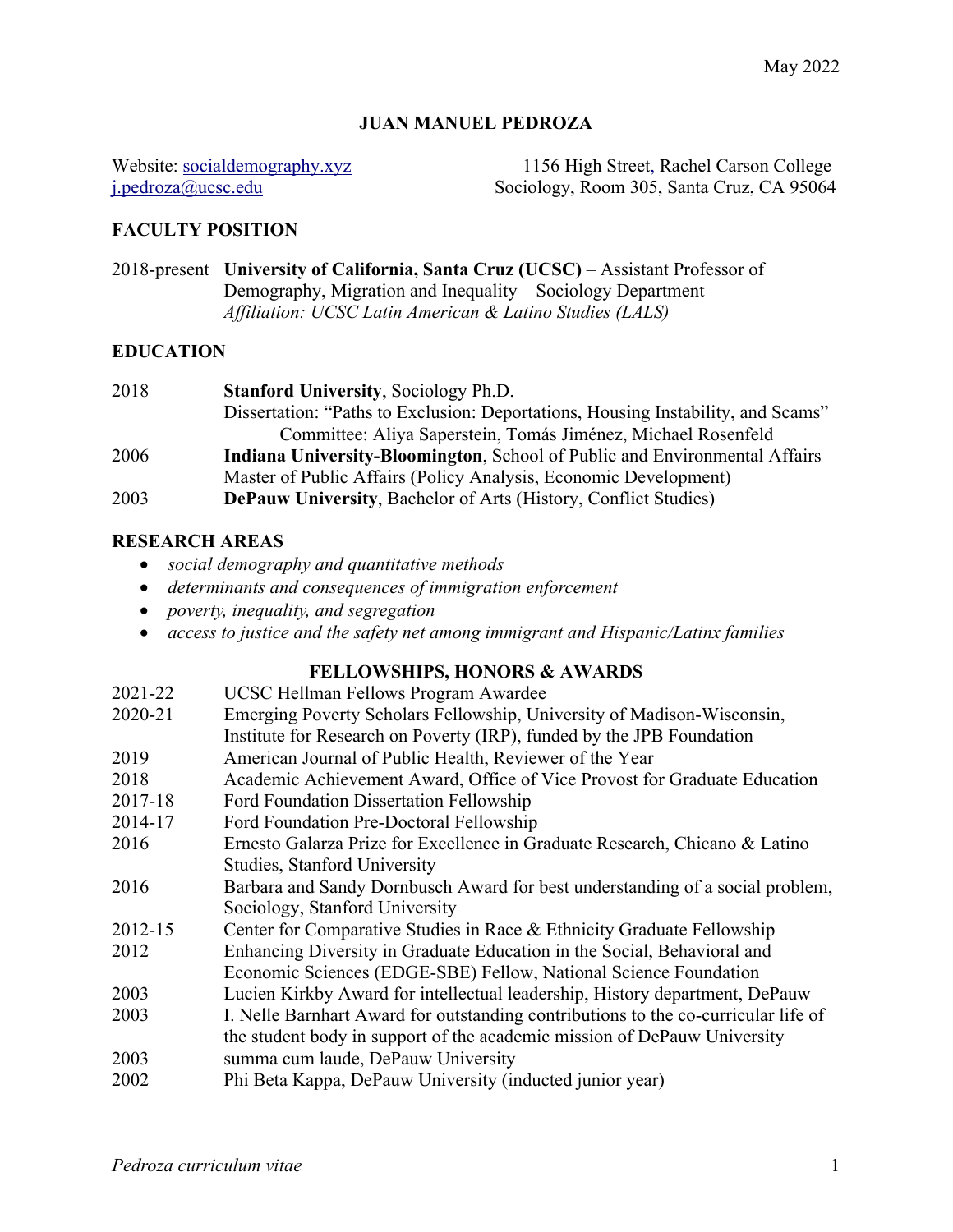## **PUBLICATIONS**

### *Peer-reviewed articles*

- 2022. **Pedroza, J. M.** "Housing Instability in an Era of Mass Deportations." *Population Research and Policy Review*.
	- Prepint available on SocArXiv. https://osf.io/preprints/socarxiv/z6w4e
- 2022. **Pedroza, J. M.** "Making Noncitizens' Rights Real: Making Noncitizens' Rights Real: Evidence from Immigration Scam Complaints." *Law and Policy* 44, no. 1: 44-69. https://doi.org/10.1111/lapo.12180
	- Prepint available on SocArXiv. https://osf.io/preprints/socarxiv/hsd4a
	- *Poster Session Award Winner, Population Association of America 2017*
	- Press Release: Allison Arteaga Soergel. Feb 10, 2022. "First nationwide study of scams targeting immigrants shows local social context may help or hinder reporting." https://news.ucsc.edu/2022/02/immigration-scam-reporting.html
	- Arlen Fernández. February 17, 2022. "Inmigrantes no denuncian los fraudes." Telemundo San José: https://bit.ly/3tv8zXp
	- Lam Thuy Vo. September 29, 2018. "She paid a lawyer thousands of dollars to apply for a green card. She got a deportation order instead." BuzzFeed News: https://bit.ly/35JQRqV
- 2019 **Pedroza, J. M.** "Deportation Discretion: Tiered Influence, Minority Threat, and 'Secure Communities' Deportations." *Policy Studies Journal* 47, no. 3: 624-646. https://doi.org/10.1111/psj.12300
	- Castañeda, Leonardo. "Hispanic-majority counties as likely to cooperate with ICE as regions with fewer Latinos: study." *Mercury News*. (Jan 29 2019) https://bayareane.ws/3Mk2d55
- 2019 Perreira, K. M, and **J. M. Pedroza**. "Policies of Exclusion: Implications for the Health of Immigrants and Their Children." *Annual Review of Public Health* 40: 147-166. https://doi.org/10.1146/annurev-publhealth-040218-044115
- 2018 Jiménez, Tomás, Julie Park, and **J. M. Pedroza.** "The New Third Generation: Post-1965 Immigration and the Long March of Assimilation." *International Migration Review* 52(4):1040-79. https://doi.org/10.1177/0197918318781844
- 2018 Mattingly, M. J., and **J. M. Pedroza.** "Poverty Trends Among Hispanic Groups, 1980- 2010: What is Driving the Relative Socioeconomic Position of Hispanics, Blacks, and Whites?" *Race and Social Problems* 10(1):53-66. https://doi.org/10.1007/s12552-017- 9221-1
- 2012 **Pedroza, J. M.** "Mass Exodus from Oklahoma? Immigrants and Latinos Stay and Weather a State of Capture." *The Journal of Latino-Latin American Studies* 4(1):27-41. https://doi.org/10.18085/llas.4.1.1g752l874u06g160

## *Book chapters*

- 2021 **Pedroza, J. M**, and P. H. Chung. "Death and Disabilities in Divergent Deportation Contexts: Revisiting the Hispanic Epidemiological Paradox Abstract." In Migration and Mortality: Social Death, Dispossession, and Survival in the Americas, Eds. Jamie Longazel and Miranda Cady Hallett. pp165-185. Philadelphia, PA: Temple University Press. https://tupress.temple.edu/book/20000000010299
	- Summary of research findings: https://www.socialdemography.xyz/post/deathdisabilities-in-divergent-deportation-contexts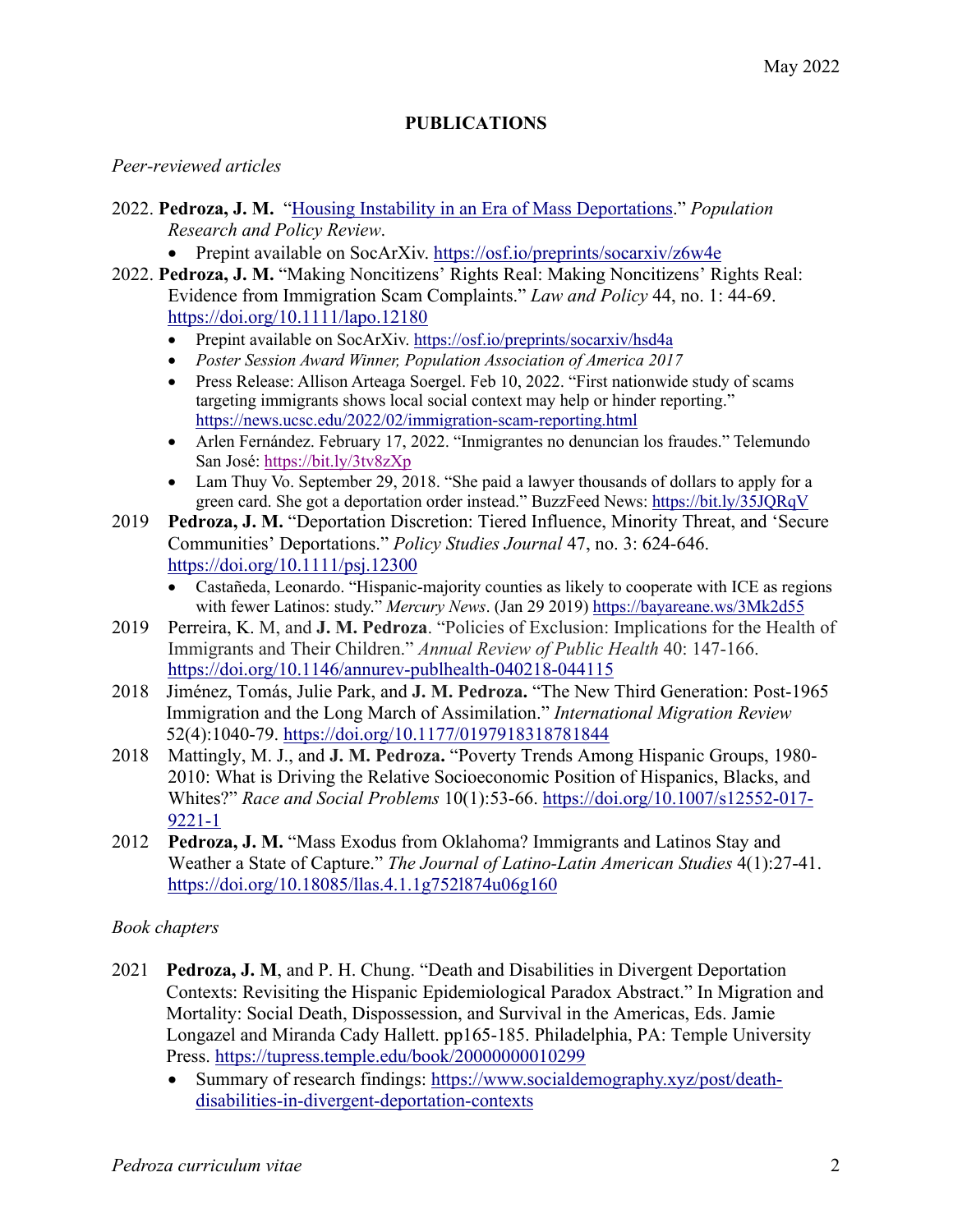- 2016 Capps, R., A. Chaudry, **J. M. Pedroza**, R. M. Castañeda, R. Santos, and M. M. Scott. "US Children with Parents in Deportation Proceedings." In *Migration in an Era of Restriction and Recession: Sending and Receiving Nations in a Changing Global Environment*, Eds. David L. Leal and Nestor P. Rodríguez. pp. 75-98. Springer, 2016. https://doi.org/10.1007/978-3-319-24445-7\_5
- 2013 **Pedroza, J. M.** "Removal Roulette: Secure Communities and Immigration Enforcement in the United States (2008-2012)." In *In Outside Justice: Immigration and the Criminalizing Impact of Changing Policy and Practice*, Eds. David C. Brotherton, Daniel L. Stageman, and Shirley P. Leyro, pp. 45-65. Springer, New York, NY, 2013. https://doi.org/10.1007/978-1-4614-6648-2\_3

## **WORKING PAPERS**

- **Pedroza, J. M**, and M. Mattingly. "Race, Nativity, and Unexpected Differences in Hispanic Income and Poverty."
	- *Poster Session Award Winner, Population Association of America 2021*

## **DATASETS**

- 2019 **Pedroza, J. M.** "Where Immigration Enforcement Agreements Stalled: The Location of Local 287(g) Program Applications and Inquiries (2005-2012)." SocArXiv. January 4. https://osf.io/preprints/socarxiv/2a8kz. Acknowledged and cited in:
	- Rugh & Matthew Hall *Sociological Science* (2016); Potochnick, Chen & Krista Perreira *Journal of Immigrant and Minority Health* (2017); Dee & Murphy *American Educational Research Journal* (2019); Bellows *AERA Open* (2019); Rugh *Race & Social Problems* (2020); Zhu, Hall, & Matsudaira *Population Change and Public Policy* (2020).

## **BOOK REVIEWS**

- 2017 **Pedroza, J. M.** Book Review: *Latino Heartland: Of Borders and Belonging in the Midwest*. Border Crimilonogies, Centre for Criminology, University of Oxford. https://www.law.ox.ac.uk/research-subject-groups/centre-criminology/centrebordercriminologies/blog/2017/03/book-review
- 2016 **Pedroza, J. M.** Book Review:*Border Lives: Fronterizos, Transnational Migrants, and Commuters in Tijuana* by Sergio R. Chávez. *Social Science Review* 90, no. 4 (2016): 722- 725. https://www.journals.uchicago.edu/doi/full/10.1086/689860
- 2016 **Pedroza, J. M.** Book Review: *Undocumented Latino Youth: Navigating Their Worlds*. Border Crimilonogies, Centre for Criminology, University of Oxford. https://www.law.ox.ac.uk/research-subject-groups/centre-criminology/centrebordercriminologies/blog/2016/01/book-review-0

## **PUBLIC POLICY BRIEFS & RESEARCH REPORTS**

- 2019 **Pedroza, J. M.** "Deportation Discretion: Where County Jails are Most Likely to Cooperate with Federal Immigration Officials." Sociology Policy Briefs.
- 2018 Burton, L. M., M. J. Mattingly, **J. M. Pedroza**, and W. Welsh. "Safety Net." Pathways: State of the Union 2018 on Gender Inequality. Stanford University.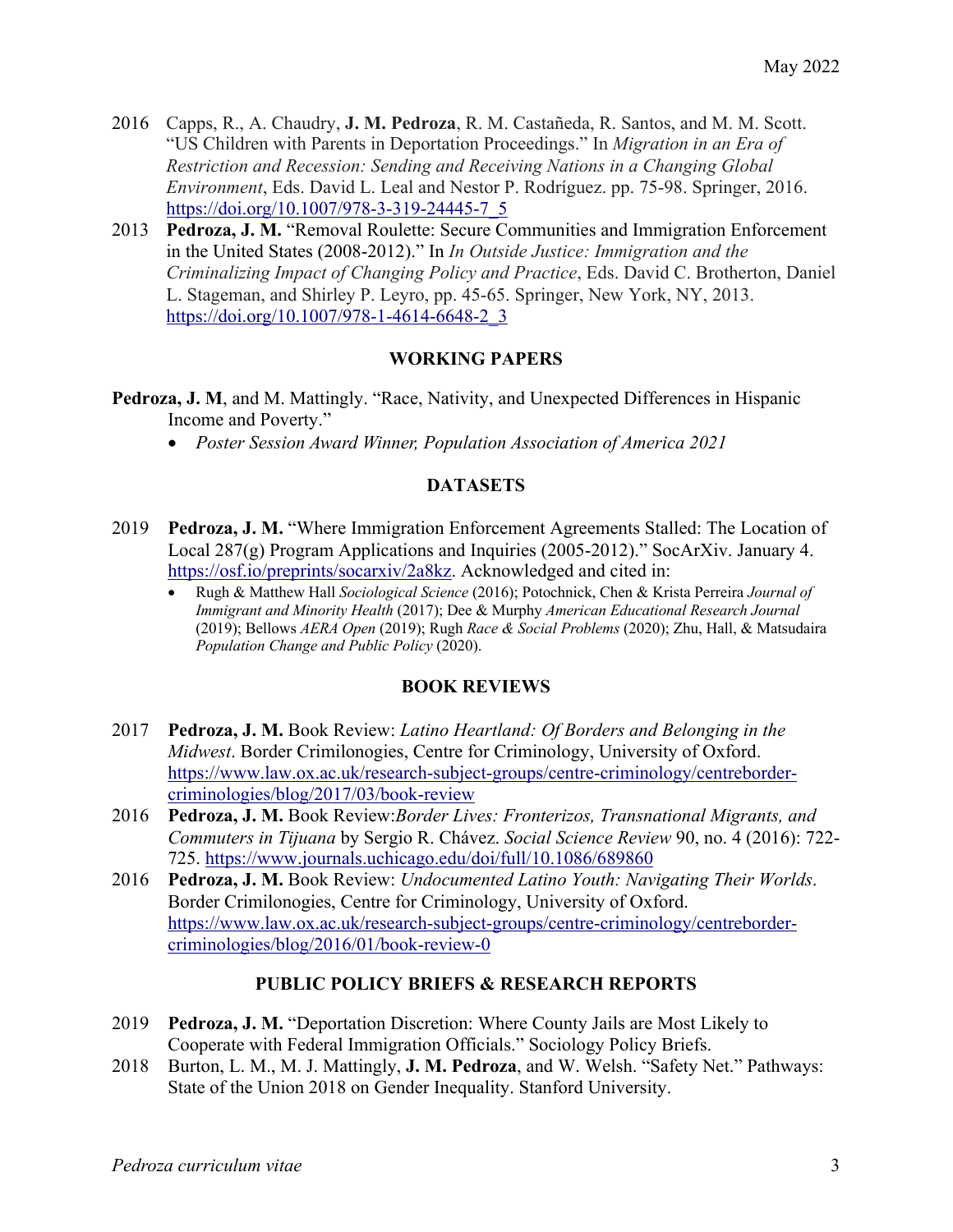- 2017 Burton, L. M., M. J. Mattingly, **J. M. Pedroza**, and W. Welsh. "Poverty." Pathways: State of the Union 2017 on Racial and Ethnic Inequalities. Stanford University.
- 2015 Koball, H., R. Capps, K. M. Perreira, A. Campetella, S. Hooker, **J. M. Pedroza,** W. Monson, and S. Huerta. "Health and Social Service Needs of US-citizen Children with Detained or Deported Immigrant Parents." The Urban Institute and Migration Policy Institute.
- 2015 Capps, R., H. Koball, A. Campetella, K. M. Perreira, S. Hooker, and **J. M. Pedroza**. "Implications of Immigration Enforcement Activities for the Well-Being of Children in Immigrant Families: A Review of the Literature." The Urban Institute and Migration Policy Institute.
- 2015 Mattingly, M. J., and **J. M. Pedroza**. "Why Isn't the Hispanic Poverty Rate Rising?" Pathways: Hispanics in America. Stanford University.
- 2014 Gelatt, J., H. Koball, and **J. M. Pedroza**. "California's Implementation of the Affordable Care Act Implications for Immigrants in the State." The Urban Institute.
- 2014 Yoshikawa, H., C. Weiland, K. Ulvestad, K. M. Perreira, R. Crosnoe with A. Chaudry, K. Fortuny, and **J. M. Pedroza**. "Improving Access of Low-Income Immigrant Families to Health and Human Services: The Role of Community-Based Organizations." The Urban Institute.
- 2012 Perreira, K. M., R. Crosnoe, K. Fortuny, **J. M. Pedroza**, K. Ulvestad, C. Weiland, H. Yoshikawa, A. Chaudry. "Barriers to Immigrants' Access to Health and Human Services." The Urban Institute.
- 2012 Crosnoe, R., **J. M. Pedroza**, K. Purtell, A. Chaudry, K. M. Perreira, K. Fortuny, H. Yoshikawa. "Promising Practices Linking Immigrants to Health and Human Services." The Urban Institute.
- 2012 Roman, C.G., M. Cahill, P. Lachman, S. Lowry, M. Denver, **J. M. Pedroza**, C. Orosco, C. McCarty. "Social Networks, Delinquency, and Gang Membership: Using a Neighborhood Framework to Examine the Influence of Network Composition and Structure in a Latino Community." The Urban Institute.
- 2012 Chaudry, A., **J. M. Pedroza**, H. Sandstrom. "How Employment Constraints Affect Low-Income Working Parents' Child Care Decisions." The Urban Institute.
- 2011 Chaudry, A., **J. M. Pedroza**, H. Sandstrom, A. Danziger, M. Grosz, M. Scott, S. Ting. "Child Care Choices of Low-Income Working Families." The Urban Institute.
- 2010 Chaudry, A., R. Capps, **J. M. Pedroza**, R. M. Castañeda, R. Santos, M. Scott. "Facing Our Future: Children in the Aftermath of Immigration Detention." The Urban Institute.
- 2009 Koralek, R., **J. M. Pedroza**, R. Capps. "Untangling the Oklahoma Taxpayer and Citizen Protection Act: Consequences for Children and Families." The Urban Institute.
- 2008 Lerman, Robert, F. Kramer, **J. M. Pedroza**, and D. Nightingale. "Retrospective on registered apprenticeship: A review of program initiatives and their policy implications." A Report to the Office of Apprenticeship, US Department of Labor. The Urban Institute.

### **PEER-REVIEWED CONFERENCE PRESENTATIONS**

2022 Presenter and co-author (with Anne Schaufele). "Insurgent Citizenship: How Noncitizens Denounce Immigration Scams and Frame Rights." Law and Society annual meeting (Lisbon, Portugal). July.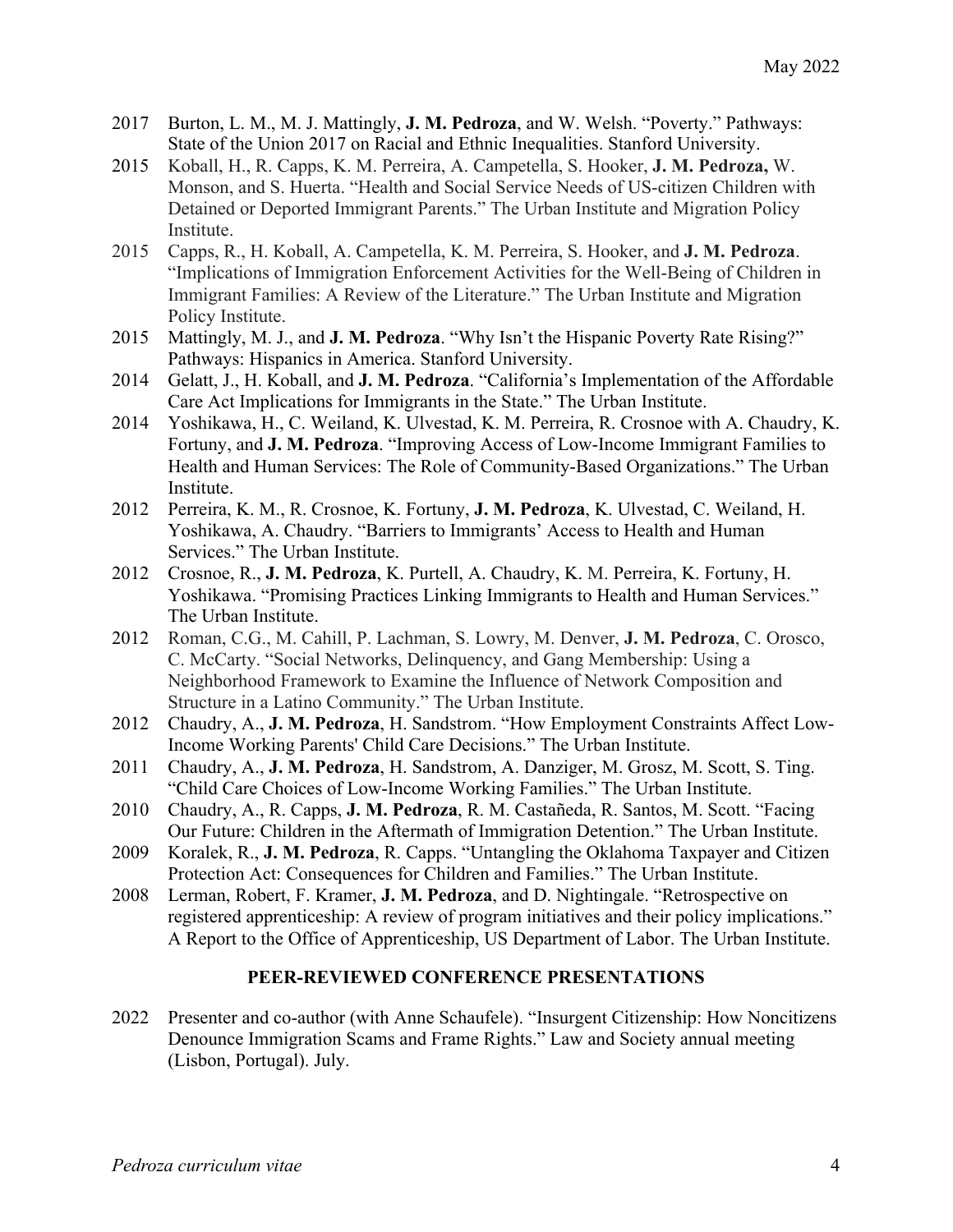- 2022 Presenter and co-author (with Elena Losada). "Immigrants at the Crossroads: Have Restrictive Immigration Policies Reinforced Social Friction Across the United States?" Population Association of America annual meeting (Atlanta, GA). April.
- 2021 Poster Session. "Race, Nativity, and Unexpected Differences in Hispanic Income and Poverty." Population Association of America annual meeting (Zoom, USA). May. • *Poster Session Award Winner, Population Association of America 2021*
- 2020 Presenter and co-author (with Stephanie Potochnick and Robert Santillano). "Nonprofits and Noncitizens: Local Responses to Local Immigration Enforcement." Association for Public Policy Analysis & Management fall conference. November.
- 2020 Roundtable Participant. "Immigrant Well-Being, Public Charge, and COVID-19." Association for Public Policy Analysis & Management fall conference. November.
- 2019 Presenter. "Housing Stability and Residential Membership in an Era of Mass Deportations." Association for Public Policy Analysis & Management fall conference. (Denver, CO). November.
- 2019 Presenter. "Making Noncitizens' Rights Real: Where Are Noncitizens Coming Forward to Denounce Legal Services Fraud?" American Sociological Association annual meeting. (New York, NY). August.
- 2019 Presenter and co-author (with Paul H. Chung). "Disability and Death in Divergent Deportation Contexts: Revisiting the Hispanic Mortality Paradox." Law and Society Association annual meeting (Washington, DC). May.
- 2019 Presenter and co-author (with Paul H. Chung). "Disability and Death in Divergent Deportation Contexts: Revisiting the Hispanic Mortality Paradox." Population Association of America annual meeting (Austin, TX). April.
- 2019 Poster Session. "Lost in Translation: Language Segregation among Hispanics in the United States." Population Association of America annual meeting (Austin, TX). April.
- 2018 Presenter. "The Dislocation of Immigrant Residential Membership: Hostile Immigration Contexts and Housing Instability." Law and Society Association annual meeting (Toronto, Canada). June.
- 2018 Presenter and Co-Author (with Katie Vinopal). "Does Immigration Context Moderate Ethnic Pairing? Representative Bureaucracy and the Salience of Hispanic Ethnic Identity." Population Association of America annual meeting. (Denver, CO). April.
- 2017 Presenter and Co-Author (with Katie Vinopal). "Does Immigration Context Moderate Ethnic Pairing? Representative Bureaucracy and the Salience of Hispanic Ethnic Identity." Association for Public Policy Analysis & Management fall conference. (Chicago, IL). November.
- 2017 Poster Session. "Making Noncitizens' Rights Real: Where Are Noncitizens Coming Forward to Denounce Legal Services Fraud?" Population Association of America annual meeting. (Chicago, IL). April.
	- *Poster Session Award Winner, Population Association of America 2021*
- 2017 Presenter. "On the Move? Hispanic Housing Instability in Hostile Immigration Contexts." Population Association of America annual meeting. (Chicago, IL). April.
- 2016 Presenter. "Unauthorized Legal Practice Meets Unauthorized Immigration: An Analysis of 'Notario' Fraud in the U.S." Law and Society Association annual meeting. (New Orleans, LA). June.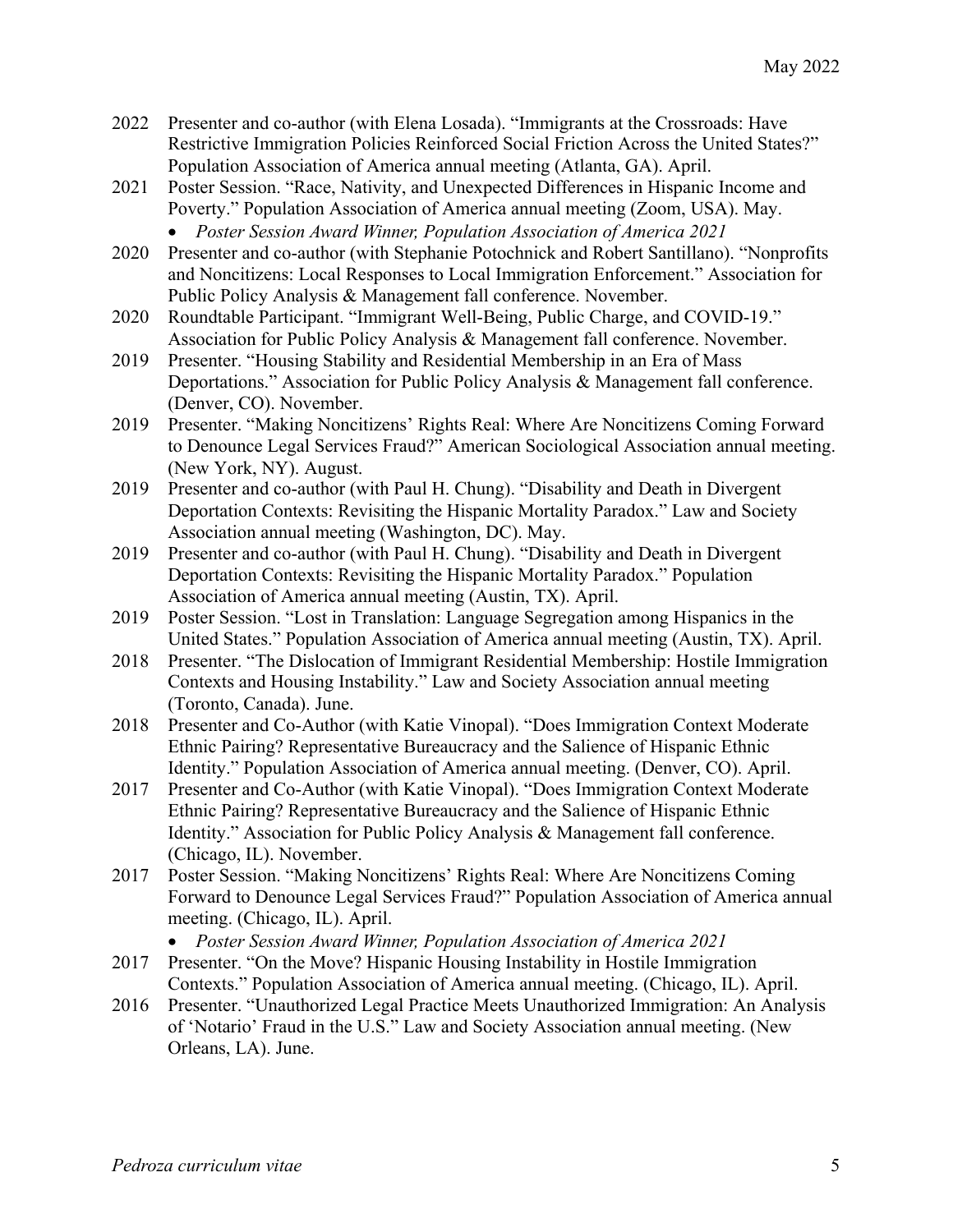- 2016 Presenter. "Diversity and Segregation in the Heartland: Oklahoma Student Enrollment Trends by Race-Ethnicity." Population Association of America annual meeting. (Washington, DC). April.
- 2015 Co-author with Tomás Jiménez (presenter) and Julie Park. "The New Third Generation: Post-1965 Immigration and the Long March of Assimilation." Population Association of America annual meeting (San Diego, CA). April.
- 2014 *Immigration Roundtable*. American Sociological Association annual meeting (San Francisco, CA). August.
- 2014 Presenter. "Removal Roulette: Determinants of Deportation in the U.S. under Secure Communities." Law and Society Association annual meeting (Minneapolis, MN). June.
- 2014 Presenter and Co-Author with Marybeth J. Mattingly. "Poverty Trends among Hispanic Origin Groups, 1970-2010: Is Their Economic Position Improving or Deteriorating?" Population Association of America annual meeting (Boston, MA). May.
- 2013 Presenter. "Does place matter for predicting deportation rates under Secure Communities?" Population Association of America (New Orleans, LA). April.
- 2011 Panel organizer and presenter. "Mass Exodus from Oklahoma? Immigrants and Latinos Stay and Weather a State of Capture." Association for Public Policy Analysis & Management fall conference (Washington, DC). November.

# **OTHER PRESENTATIONS AND INVITED TALKS**

- 2022 Invited participant and co-presenter (with Anne Schaufele). "Insurgent Citizenship: How Noncitizens Denounce Immigration Scams and Frame Rights." Inaugural Access to Justice (A2J) Roundtable, Fordham Law School. (New York City, NY). May.
- 2021 Invited colloquium presentation. "Making Noncitizens' Rights Real: Evidence from Immigration Scam Complaints" University of California, Berkeley sociology department. (Berkeley, CA). December.
- 2021 Invited Panelist. *Immigration policy webinar*. Association for Public Policy Analysis & Management. August.
- 2021 Invited Panelist. "Deportation: Whose Family Matters?" American Sociology Association annual meeting. August.
- 2021 Invited Panelist. Sociology Department at UNC-Chapel Hill. "Reframing, Questioning, and Critiquing Boundaries: Conversations about Family, Citizenship, and Work." Colloquium discussion.
- 2020 Invited Presentation. "Immigration Enforcement Effects on Health, Housing, and Education: How Widespread or Targeted are the Consequences?" University of Wisconsin-Madison, Center for Demography and Ecology (Madison, WI). October.
- 2020 Poster presenter and co-author (Paul H. Chung). "Disability and Death in Divergent Deportation Contexts: Revisiting the Hispanic Mortality Paradox." University of California Global Health Day (Santa Cruz, CA). May.
- 2018 Invited presentation. "Making Noncitizens' Rights Real: Where Are Noncitizens Coming Forward to Denounce Legal Services Fraud?" Center for Latin American Studies, Stanford University. (Stanford, CA). November.
- 2018 Invited presentation. "Deportation Discretion: Tiered Influence, Minority Threat, and 'Secure Communities' Deportations." University of California, Berkeley demography department. (Berkeley, CA). January.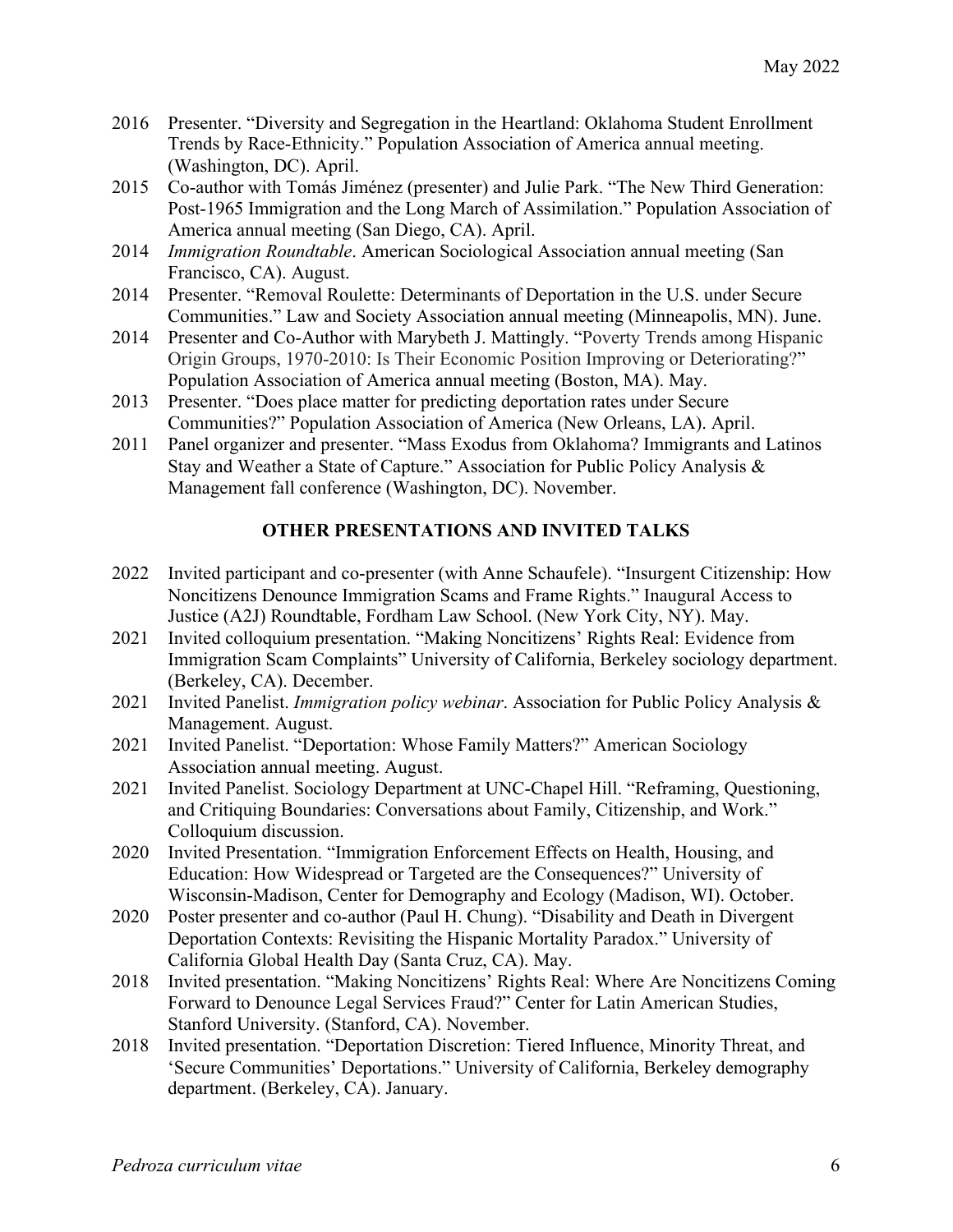- 2017 Invited presentation. "Making Noncitizens' Rights Real: Where Are Noncitizens Coming Forward to Denounce Legal Services Fraud?" University of North Carolina, Chapel Hill public policy department. (Chapel Hill, NC). December.
- 2017 Invited presentation. "Making Noncitizens' Rights Real: Where Are Noncitizens Coming Forward to Denounce Legal Services Fraud?" University of California, Santa Cruz sociology department. (Santa Cruz, CA). December.
- 2015 Presenter. "Deportation Discretion: Modeling Local Determinants of Deportation in the U.S." Blurring the Border: Deporting Denizens in the 21<sup>st</sup> Century. (Merced, CA). April.
- 2015 Presenter. "Deportation Discretion: Modeling Immigration Enforcement & Local Context of Reception." Western Political Science Association. (Las Vegas, NV). April.
- 2014 Presenter. "Deportation Discretion: Modeling Local Variation to Test Theories of Context of Immigrant Reception." Second Annual Berkeley-Stanford Immigration Conference. (Berkeley, CA). December.
- 2013 Presenter. "Determinants of Deportation in the U.S." American Society of Criminology annual conference (Atlanta, GA). October.
- 2013 Presenter. "Removal Roulette: Secure Communities & U.S. Immigration Enforcement (2008-2012)." John Jay College of Criminal Justice book talk (New York, NY). October.
- 2013 Presenter. "Does place matter for predicting deportation rates? Immigration enforcement evidence from Secure Communities?" Politics of Race, Immigration, and Ethnicity Consortium meeting (Berkeley, CA). January.
- 2012 Participant. "Immigrant Families in the Aftermath of Enforcement Operations: Parents and Children Coping, Surviving, and Supporting Each Other." Immigration Issues and Consequences for Children and Families session at the Welfare Research and Evaluation Conference (Washington, DC). May.
- 2012 Presenter. "How Employment Constraints Affect Low-Income Working Parents' Child Care Choices." Qualitative Research on Child Care Choices session at the Welfare Research and Evaluation Conference (Washington, DC). May.
- 2012 Co-moderator. "Low-Income Hispanic Populations: Characteristics, Needs, and Promising Interventions." Expanding the Capacity of State Welfare Research and Evaluation break-out session at the Welfare Research and Evaluation Conference (Washington, DC). May.
- 2012 Presenter. "Removal Roulette: Uneven Immigration Enforcement in Secure Communities." Issues of Immigration in Criminal Justice Conference, The John Jay College of Criminal Justice (New York, NY). March.
- 2011 Guest speaker. "Families and the Experience of Heightened Immigration Enforcement." Invited presentation at The Women's Initiative (Charlottesville, VA). November.
- 2011 Presenter. "Immigration Enforcement in America's Heartland: Settlement and Mobility Trends (2005-09)." Latinos in the Heartland: Cambio de Colores Conference (Kansas City, MO). June.
- 2011 Invited lecturer. "Under Siege in the American Midwest: State and Local Immigration Policy Experiments Targeting Unauthorized Immigrants." Janet Prindle Institute on Ethics, DePauw University (Greencastle, IN). March.
- 2010 Presenter. "Facing Our Future: Children in the Aftermath of Immigration Enforcement." Immigration and Social Policy: The Changing Face of America. San José State University (San José, CA). October.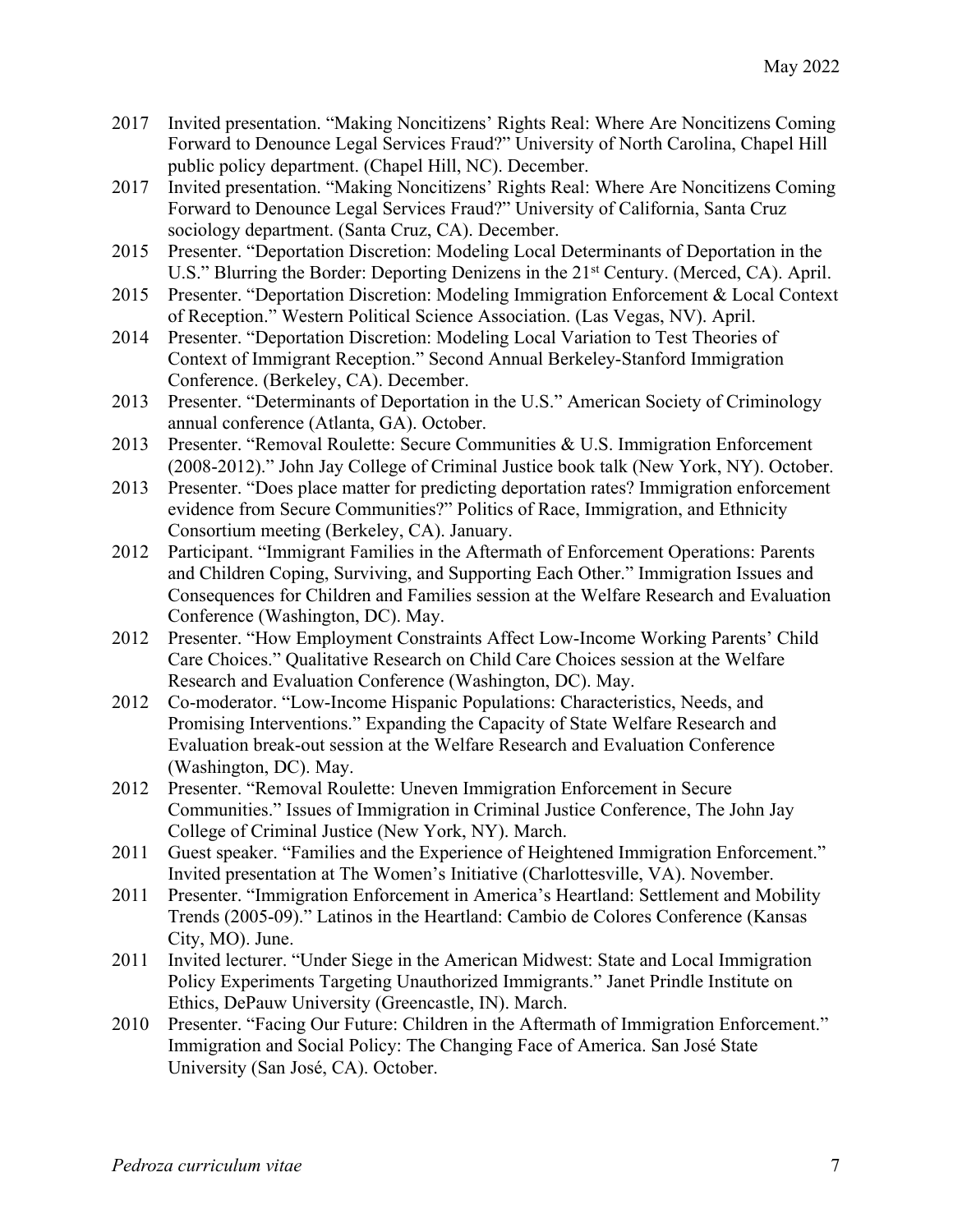- 2010 Presenter. "Child Care Choices of Low-Income Working Families." Annual Meeting of the Child Care Policy Research Consortium Poster Symposium. U.S. Department of Health and Human Services, Administration for Children and Families (Washington, DC). October.
- 2010 Presenter. "Crimmigration in the Heartland: Immigration Detention in Oklahoma and Arkansas." Cumbre 2010: Human Mobility, the Promise of Development and Political Engagement. University of Nebraska-Omaha (Omaha, NE). May.
- 2009 Presenter. "The Implementation of Oklahoma House Bill 1804 and Its Early Effects on Immigrant Families and Communities." Undocumented Hispanic Migration. Connecticut College (New London, CT). October.

## **SERVICE TO THE PROFESSION**

- 2022 Panel organizer. *Reckoning with Federal and Local Constraints on Immigrants in the United States*. Law and Society annual meeting (Lisbon, Portugal). July.
- 2022 Discussant. *Indirect Effects of Surveillance on Immigrant Adaptation*. Population Association of America annual meeting (Atlanta, GA). April.
- 2022 Discussant. *Immigration, Race, and Ethnicity in the Americas*. Population Association of America annual meeting (Atlanta, GA). April.
- 2022 Chair. *Internal Migration*. Association for Public Policy Analysis & Management fall conference (Austin, TX). March.
- 2022 Discussant. *Analyzing the Heterogeneous Effects of Local Labor Market Regulations on Employers and Low-Wage Workers*. Association for Public Policy Analysis & Management fall conference (Austin, TX). March.
- 2021 Sub-committee co-chair. *Population and Migration*. Association for Public Policy Analysis & Management fall conference. May.
- 2021 Panel organizer. Population Association of America annual meeting. May.
	- *Immigrant and Immigration Policy: Changes and Effects* panel
	- *Education and Health Outcomes Among Immigrant Youth* panel
	- *Effects of Pro- and Anti-Immigrant Climates* flash session
	- *Immigration Enforcement in the Age of Trump* panel
- 2021 Discussant. *Unauthorized/Irregular Migration and Legalization/Regularization*. Population Association of America annual meeting. May.
- 2020 Panel organizer. Population Association of America annual meeting. April.
	- *Forced Migration* panel
	- *Refugees and Internally Displaced Persons* panel
	- *Refugees and Internally Displaced Persons* flash session
- 2020 Chair. *Deferred Action for Childhood Arrivals & Naturalization*. Association for Public Policy Analysis & Management fall conference. November.
- 2020 Discussant. *Immigration Enforcement: Mass Detentions and Deportations*. Population Association of America annual meeting (Washington, DC). April.
- 2020 Sub-committee co-chair. *Population and Migration*. Association for Public Policy Analysis & Management fall conference. May/June.
- 2020 European Research Council (ERC) reviewer for ERC Starting Grant 2020
- 2019 Technical Working Group (TWG) member. The National Research Center on Hispanic Children & Families (Child Trends and NORC-University of Chicago).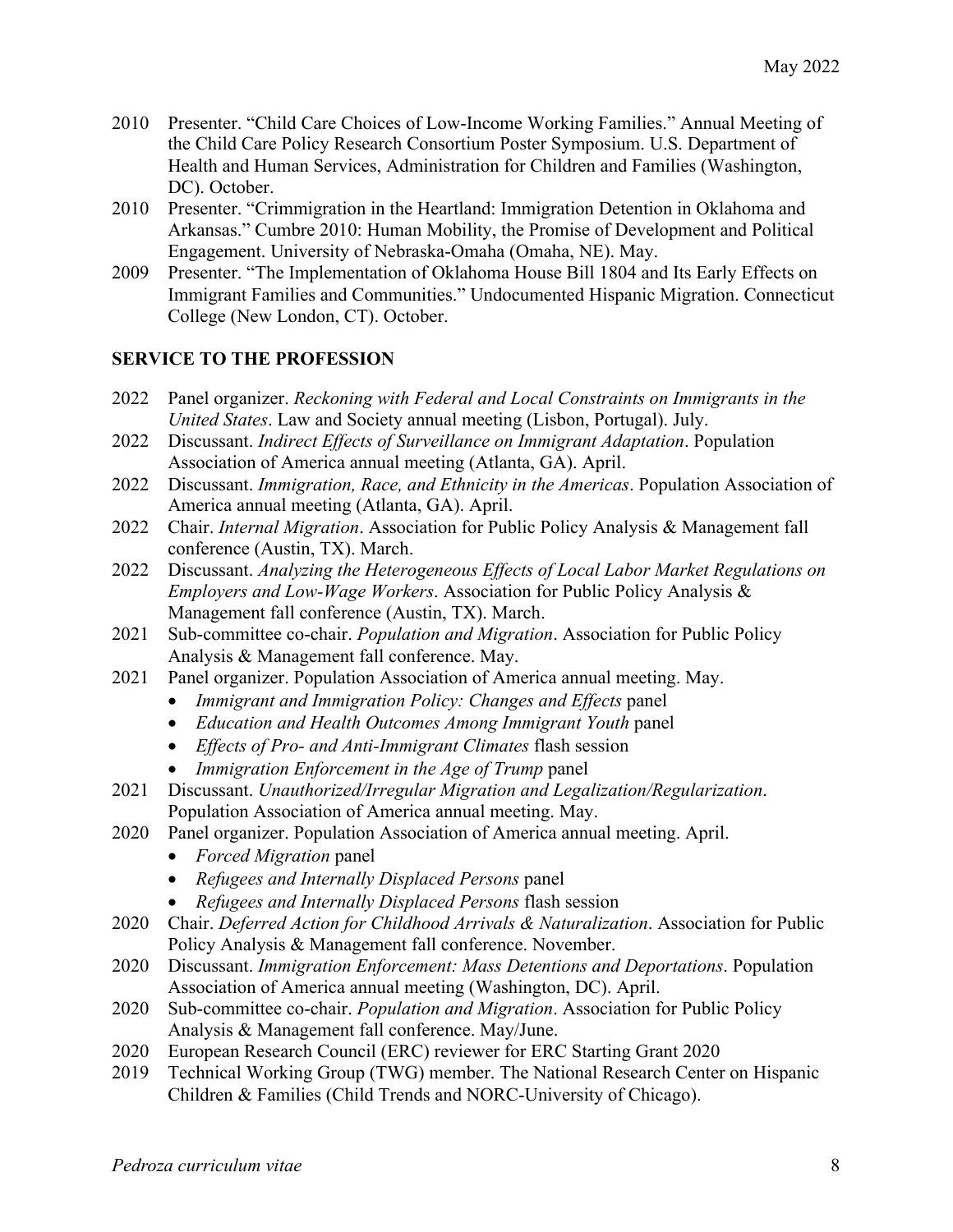- 2019 Discussant. *Immigrant Families*. Association for Public Policy Analysis & Management fall conference (Denver, CO). November.
- 2019 Discussant. *Latinx Politics: Rights, Resistance, and Race in the Trump Era*. American Sociological Association annual meeting (New York, NY). August.
- 2019 Review panel co-chair. *Population and Migration*. Association for Public Policy Analysis & Management fall conference. May.
- 2019 Discussant. *The Demography of Authorized Migration*. Population Association of America annual meeting (Austin, TX). April.
- 2016 Chair. *Job Loss and Unemployment*. Population Association of America annual meeting (Washington, DC). April.
- 2013 Chair. *Ethnic Enclaves, New Destinations and Migrant Economic Outcomes*. Population Association of America annual meeting (New Orleans, LA). April.
- 2011 Panel organizer. *Immigration Policies and Location Choice.* Association for Public Policy Analysis & Management fall conference. (Washington, DC). November.

#### **FUNDING: EXTRAMURAL**

*Emerging Poverty Scholars Fellowship*

University of Madison-Wisconsin, Institute for Research on Poverty (IRP) Funded by the JPB Foundation

Children of Immigrants Health Study (CIHS)

"An Evaluation of City and County Policies Affecting the Health of Children of Immigrants in the 2005-2019 National Health Interview Survey." Principal Investigator: C. D. Allen; Co-investigators: K. M. Perreira and J. M. Pedroza Funded by National Institutes of Health

#### **FUNDING: UNIVERSITY OF CALIFORNIA, SANTA CRUZ**

*UCSC Hellman Fellows Program*

2021-2022 Awardee Research support for UCSC assistant professors

*Sociology Department Start-Up Funds*

Research Start-Up Funds: support the PI in establishing preliminary research. Role: Principal Investigator

*Building Belonging*

Institute for Social Transformation

Research Assistance Funds (Summer 2020, Fall 2020, Spring 2021, Summer 2021, Fall 2021): The purpose of this fund is developing undergraduate research assistance skills. Role: Principal Investigator

*Building a Culture for Health*

Seed Funding Research Initiative for the Arts, Humanities & Social Sciences Role: Co-Investigator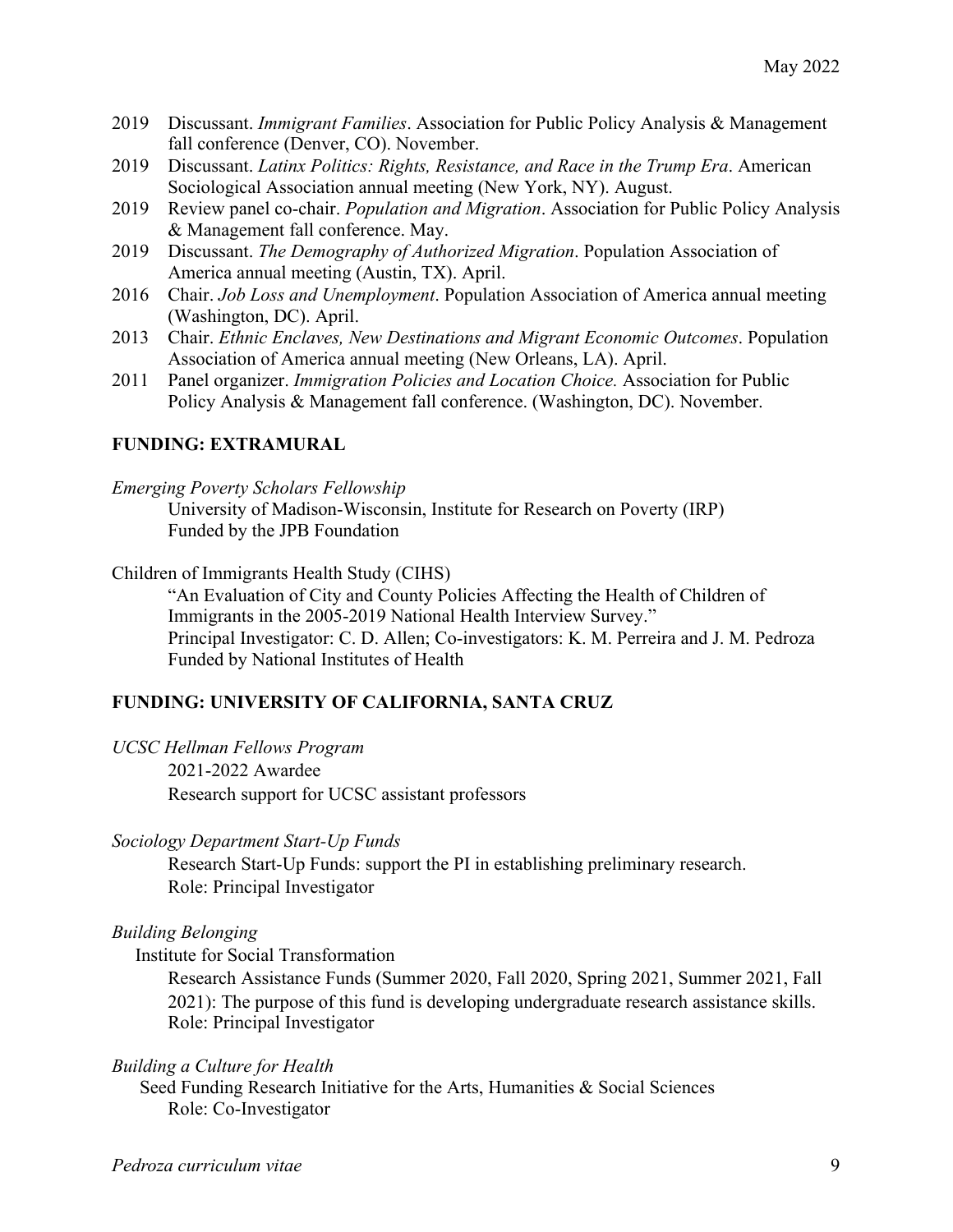*Sprout Grant: Turning the Tide: Shifting Access, Equity, and Vulnerability in Coastal California* Institute for Social Transformation Role: Co-Applicant (with Prof. Katy Seto)

## **COURSES**

*UCSC Undergraduate Course Instructor* Sociology 3B: Statistical Methods *2020-21 (Winter); 2021-22 (Winter)* Sociology 117M / Sociology 196A: Immigration Enforcement and Deportations *2018-19 (Spring); 2019-20 (Spring); 2020-21 (Fall); 2021-22 (Fall)* Sociology 156: Latinx Identities: Centers and Margins *2018-19 (Winter); 2019-20 (Fall); 2021-22 (Fall)*

*UCSC Graduate Course Instructor*

Sociology 204: Methods of Quantitative Analysis *2018-19 (Spring); 2019-20 (Winter); 2020-21 (Winter); 2021-22 (Winter)* Sociology 253: Race, Crime, and Justice *2019-20 (Spring)*

*Stanford University Teaching Assistant* CSRE 220: Public Policy Institute – Summer 2014, 2015, 2016, 2017 Sociology 180A: Foundations of Social Research – Winter 2014

### **ACADEMIC ADVISING**

| <b>UCSC</b> | graduate students<br>Saugher Nojan<br><b>Anthony Bencomo</b><br>Zachary Dove | dissertation committee, Sociology (2021)<br>qualifying exam committee, Politics (2020)<br>qualifying exam committee, Politics (2020) |  |
|-------------|------------------------------------------------------------------------------|--------------------------------------------------------------------------------------------------------------------------------------|--|
| <b>UCSC</b> | undergraduate students                                                       |                                                                                                                                      |  |
|             | Peter Mashman, independent study, Sociology (2021-2022)                      |                                                                                                                                      |  |
|             | Carina Gaviño, undergraduate senior thesis, Sociology (2019-20)              |                                                                                                                                      |  |
|             | Joshua Solis, undergraduate senior thesis, Sociology (2019-20)               |                                                                                                                                      |  |
|             |                                                                              | Carlos Miguel Linares, undergraduate senior thesis, Sociology (2018-19)                                                              |  |

#### **RESEARCH ASSISTANTS**

| Undergraduate                                                                 |  |
|-------------------------------------------------------------------------------|--|
| <b>UCSC</b><br>Fall 2019 through Summer 2021<br>Melissa Carrillo Garcia       |  |
| <b>UCSC</b><br>Alejandra Martinez Saldivar Fall 2020                          |  |
| <b>UCSC</b><br>Viviana Jimenez<br>Fall 2020 through Summer 2021               |  |
| Winter 2021 through Summer 2021<br><b>UCSC</b><br>Denisse Zamudio Cardenas    |  |
| Fall 2020 (with Prof. K. Seto)<br><b>UCSC</b><br>Leslie Lazo                  |  |
| Fall 2020 through Fall 2021 (with Prof. K. Seto)<br><b>UCSC</b><br>Joseph Lee |  |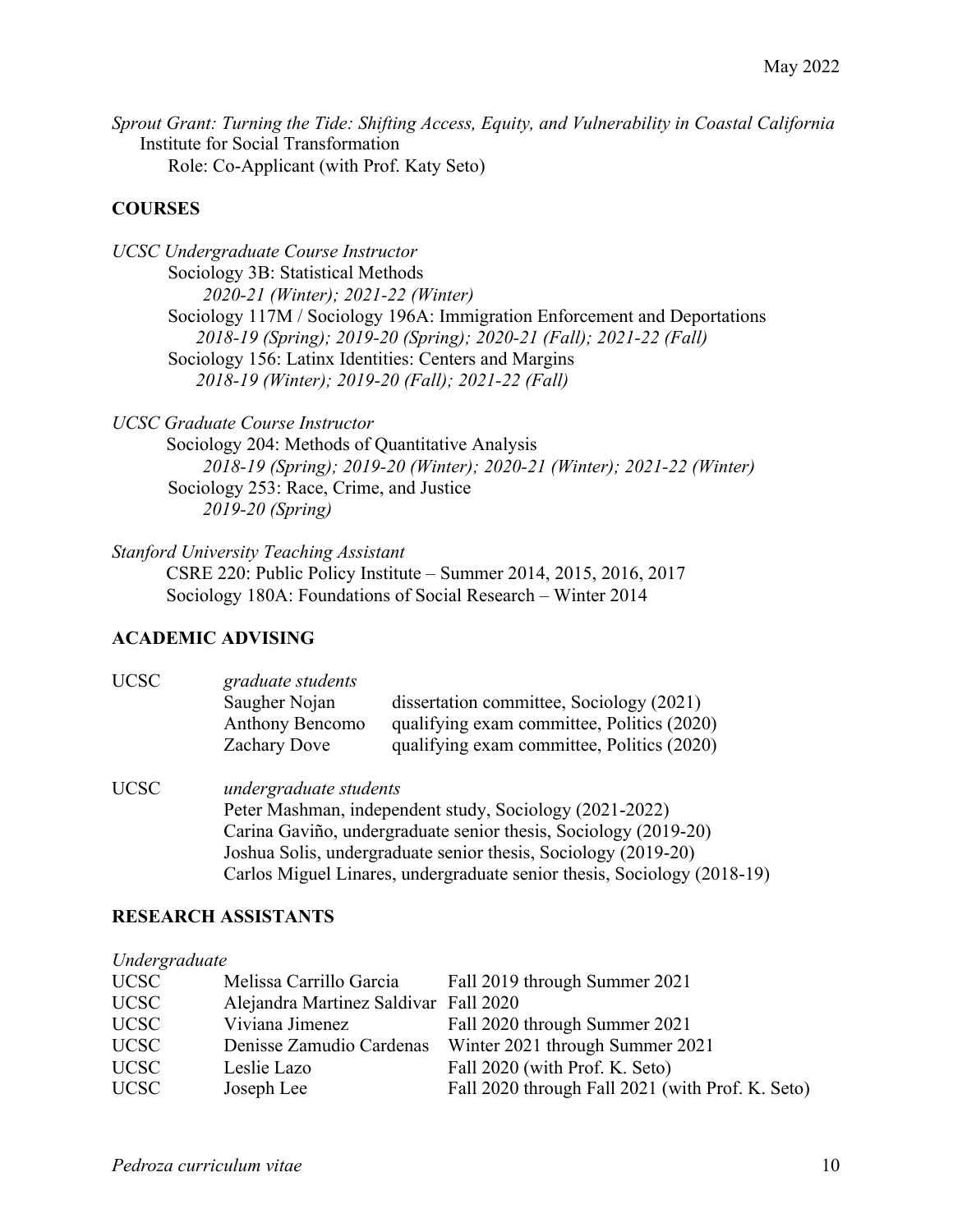| <b>UCSC</b><br><b>UCSC</b> | Jessica Rodriguez<br>Joshua Solis | Summer 2019, Winter 2020, Spring 2020<br>Summer 2020 |
|----------------------------|-----------------------------------|------------------------------------------------------|
| <b>UCSC</b>                | Janet Villegas Castañeda          | Summer 2019, Fall 2019, Winter 2020                  |
| Stanford                   | Jeanette Rios                     | Fall 2016 and Winter 2017                            |
| Stanford                   | Melissa Diaz                      | Summer 2016                                          |
| Graduate                   |                                   |                                                      |
| <b>UCSC</b>                | Elena Losada                      | Summer 2021, Spring 2022                             |
| <b>UCSC</b>                | Alberto Ganis                     | Summer 2019                                          |

### **UNIVERSITY SERVICE**

| $2019$ -present | UCSC, Sociology Department, Colloquium Committee                                    |
|-----------------|-------------------------------------------------------------------------------------|
| 2021            | UCSC, Sociology Department, Graduate Admissions Committee                           |
| 2019-2020       | UCSC, Sociology Department, Undergraduate Education Committee                       |
| 2020            | UCSC, Social Sciences Division, Global Community Health Search Committee            |
|                 | (Division-wide search: Assistant Professor of Global Health)                        |
| 2019            | "Unpacking the Central American Migrant Crisis." Invited co-presentation with       |
|                 | UCSC undergraduate students (Claudia Paz Flores, Oscar Licon, Eddie Resendiz)       |
|                 | for annual <i>Practical Activism: Tools for Local and Global Change</i> conference. |
| 2018-2019       | UCSC Educational Opportunity Programs, graduate school information panels           |

## **PROFESSIONAL ASSOCIATIONS**

| Population Association of America | American Sociological Association                   |
|-----------------------------------|-----------------------------------------------------|
| Law and Society Association       | Association for Public Policy Analysis & Management |

## **PREVIOUS PROFESSIONAL EXPERIENCE**

| 2012-2018   | Researcher, Center on Poverty & Inequality, Stanford University        |
|-------------|------------------------------------------------------------------------|
| 2012        | Research Associate I, Urban Institute                                  |
| 2007-2011   | Research Associate II, Urban Institute                                 |
| 2006-2007   | Workforce Researcher, MJLM [Department of Labor, Job Corps]            |
| 2004-2006   | Research Assistant, Indiana University                                 |
| Summer 2005 | Research Assistant, Wabash Scientific Incorporated                     |
| 2003-2004   | Intern Director, Compton Center for Peace & Justice, DePauw University |

## **REVIEWER**

*Awards and recognition:*

American Journal of Public Health, 1 of 6 reviewers of the year in 2019 (out of 1,558) Annals of Internal Medicine, outstanding review recognition from Editor in Chief (2019)

*Associate Editor*, Sociological Perspectives